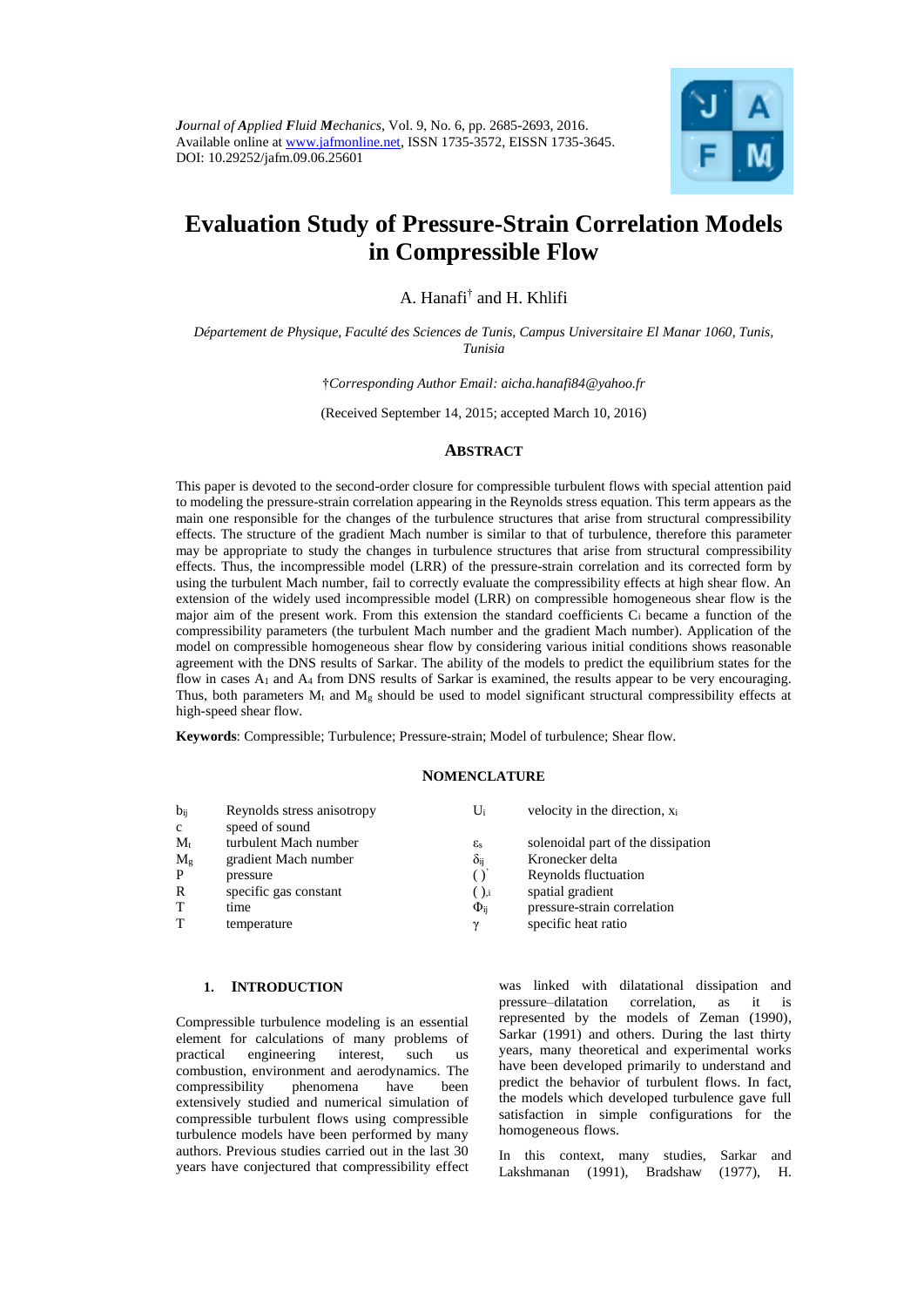Marzougui *et al.* (2005) Carlos A. Gomez (2013), Hechmi *et al.* (2008) of the compressible shear flow which show the changes of the turbulence structures are principally due to the structural compressibility effects which significantly affect the pressure-strain correlation. Thus, the pressure-strain correlation appears as the main factor for the changes in the magnitude of the Reynolds stress anisotropies. The extension of the standard models to compressible flows represents a research topic of great scientific and industrial interest.

A major challenge related to this extension is to take into account the compressibility effects in the classical scheme closure of turbulence.

It is well concluded that the Favre Reynolds stress closure using the standard models of the pressurestrain correlation with the addition of the compressible dissipation and pressure-dilatation correlation models failed to predict high compressible flows (Speziale *et al.* (1995), Sarkar (1995) and Hamba (1999) also performed DNS results of compressible homogeneous shear flow and reached similar conclusions concerning the roles of dilatational terms.

The consequent effects on the pressure-strain correlation may cause significant changes on turbulence structures. According to the DNS results of Sarkar (1995), there is a reduction in the magnitude of the Reynolds shear stress anisotropy and an increase in the magnitude of the normal stress anisotropy. As a consequence, the pressure strain modeling seems to be an important issue in the second order closures for the compressible turbulent flows.

A method of including compressibility effects in the pressure strain correlation is the subject of the present study. The LRR model developed by Launder-Reece and Rodi (1975) has shown a great success in simulating a variety of incompressible complex turbulent flows. Thus, a compressible correction for the LRR model is the major aim of this study. In the present work, the correction concerns essentially the Ci coefficients which became in a compressible situation a function of the turbulent Mach number and the gradient Mach number.

In the present study, we concentrate on evaluating the models of the pressure-strain correlation in the homogeneous shear flow.

#### **2. GOVERNING EQUATIONS**

The General equations governing the motion of a compressible fluid are the Navier-Stokes equations. They can be written as follows for mass, momentum and energy conservation:

$$
\frac{\partial \rho}{\partial t} + \frac{\partial (\rho u_i)}{\partial x_i} = 0 \tag{1}
$$

$$
\frac{\partial(\rho u_i)}{\partial t} + \frac{\partial(\rho u_i u_j)}{\partial x_j} = \frac{\partial \sigma_{ij}}{\partial x_j}
$$
 (2)

$$
\frac{\partial(\rho e)}{\partial t} + \frac{\partial(\rho e u_j)}{\partial x_j} = \frac{\partial}{\partial x_j} \sigma_{ij} u_i - \frac{\partial}{\partial x_j} (kT_{,j})
$$
(3)

Here  $\rho$  is the density, u is the velocity,  $\rho$  is the pressure, e is the internal energy, T is the temperature,  $\mu$  is the viscosity, k is the thermal conductivity and C<sub>v</sub> is specific heat at constant volume. Where:

$$
\sigma_{ij} = -p\delta_{ij} + \tau_{ij} \tag{4}
$$

$$
e = C_v T \tag{5}
$$

$$
\tau_{ij} = 2\mu S_{ij} \tag{6}
$$

$$
S_{ij} = (u_{i,j} + u_{j,i})/2
$$
 (7)

For an ideal gas, the relation between pressure, density and temperature can be written as follows:

$$
p = \rho RT \tag{8}
$$

# **3. BASIC EQUATIONS OF THE FAVRE SECOND-ORDER CLOSURE IN COMPRESSIBLE FLOWS**

For compressible homogeneous shear flow, the mean

gradient velocity is given by:

$$
\tilde{U}_{i,j} = S\delta_{i1}\delta_{j2} = \begin{cases} S, & \text{if } (i,j) = (1,2) \\ 0, & i \neq 1, j \neq 2 \end{cases}
$$
(9)

Where S is the constant mean shear rate. These considerations lead to:

$$
\widetilde{U}_{k,k} = 0, \overline{\rho} = \text{constante} \tag{10}
$$

The Favre equations for conservation of mass, momentum and energy are:

$$
\frac{\partial}{\partial t}\overline{\rho} + \frac{\partial}{\partial x_i}(\overline{\rho}\widetilde{U}_i) = 0
$$
\n(11)

$$
\frac{\partial}{\partial t}(\overline{\rho}\widetilde{U}_i) + \frac{\partial}{\partial x_j}(\overline{\rho}\widetilde{U}_i\widetilde{U}_j) + \frac{\partial}{\partial x_j}\overline{\rho u_i^* u_j^*} = \frac{\partial}{\partial x_j} \left[\tilde{\tau}_{ij} + \overline{\tau}_{ij}^* - \overline{\rho}\delta_{ij}\right]
$$
\n(12)

$$
\frac{\partial}{\partial t}(\overline{\rho}\ \overline{C}_{\nu}\widetilde{T}) + \frac{\partial}{\partial x_{i}}(\overline{\rho}\ \overline{C}_{\nu}\widetilde{T}\ \widetilde{U}_{i}) = -\overline{p}\frac{\partial}{\partial x_{i}}\widetilde{U}_{i} - \overline{p}\frac{\partial}{\partial x_{i}}\overline{u}_{i} - \overline{p'}\frac{\partial}{\partial x_{i}}u_{i}^{*} + \overline{\Phi} + \frac{\partial}{\partial x_{i}}\overline{k}\frac{\partial}{\partial x_{i}}T - \frac{\partial}{\partial x_{i}}(\overline{p}C_{\nu}\overline{u_{i}}T^{\nu})
$$
\n(13)

Where :

$$
\tilde{\tau}_{ij} = 2\bar{\mu}\tilde{S}_{ij} - \frac{2}{3}\bar{\mu}\tilde{U}_{k,k}\delta_{ij}
$$
\n(14)

$$
\tilde{S}_{ij} = (\tilde{U}_{i,j} + \tilde{U}_{j,i})/2
$$
\n(15)

$$
\tau_{ij}^{\shortparallel} = 2\bar{\mu}s_{i,j}^{\shortparallel} - \frac{2}{3}\bar{\mu}u_{k,k}^{\shortparallel}\delta_{ij}
$$
\n(16)

$$
\overline{\Phi} = \overline{\tau_{1j} u_{1,j}} \tag{17}
$$

Classically, the second-order closure requires a transport equation of the turbulent dissipation rate. The new concept of dissipation in compressible turbulence was proposed by Sarkar *et al.* (1995), Zeman (1991) and Ristorcelli (1997) and can be written as follows

$$
\varepsilon_{ij} = \frac{2}{3} \varepsilon \delta_{ij} \tag{18}
$$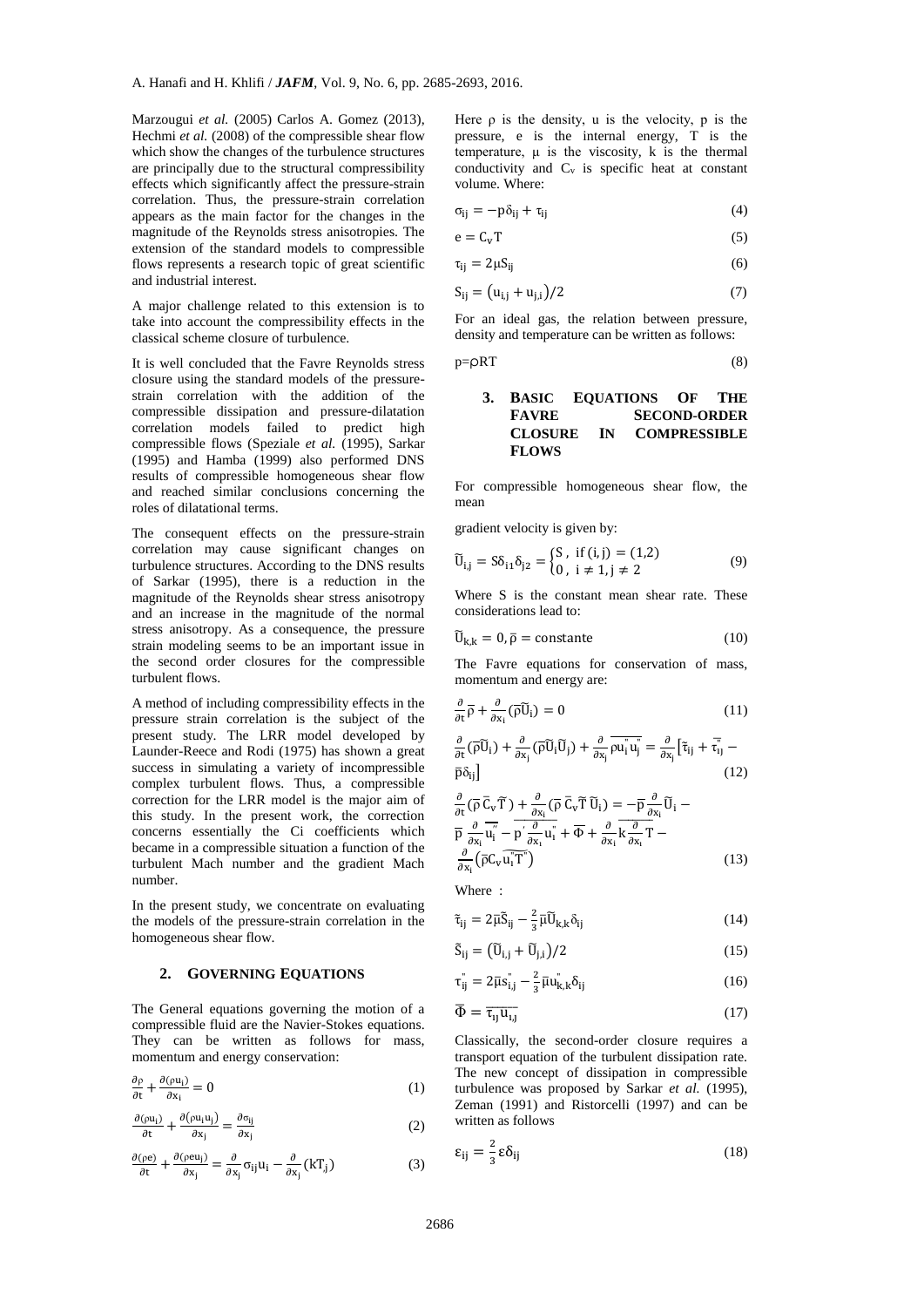Where for homogeneous turbulence  $\bar{\rho} \varepsilon_s = \overline{\mu \omega_1 \omega'_1}$ , ω'<sub>i</sub> is the fluctuating vorticity and  $\bar{\rho}\epsilon_c = \frac{4}{3}$  $\frac{4}{3}\overline{\mu(u'_{1,1})}^2$ represent the solenoidal and compressible parts of  $\varepsilon$ respectively. Sarkar *et al.* (1990) have mentioned that for moderate Mach numbers,  $\varepsilon_s$  is insensitive to the compressibility changes. For  $\varepsilon_s$ , model transport equation, similar to what it was obtained in the incompressible case. Such a model equation is written in (1985), namely:

$$
\overline{\rho} \frac{d\varepsilon_s}{dt} = -C_{\varepsilon1} \overline{\rho} \frac{\varepsilon_s}{k} u_1 \overline{\tilde{u}}_j \overline{\tilde{u}}_{i,j} + \overline{p'u'_{i,i}} - C_{\varepsilon2} \overline{\rho} \frac{\varepsilon_s^2}{k} \qquad (19)
$$

Where  $C_{\epsilon 1}$  and  $C_{\epsilon 2}$  are respectively the model constants  $C_{\epsilon 1}$ =1.44 and  $C_{\epsilon 2}$ =1.83

 $\varepsilon_c$  is generally taken to be proportional to  $\varepsilon_s$ through the following equation algebraic equation:

$$
\varepsilon_{\rm c} = f(M_{\rm t})\varepsilon_{\rm s} \tag{20}
$$

As it is suggested in model (1991), one can write  $f(M_t)=0.5M_t^2$ 

f (Mt) is a function of the turbulent Mach number The Reynolds stress is solutions of the transport equation:

$$
\overline{\rho}\frac{\mathrm{d}}{\mathrm{dt}}\left(\widetilde{\mathbf{u}_{i}\mathbf{u}}_{j}^{\top}\right) = \mathbf{P}_{ij} + \Phi_{ij}^{*} + \frac{2}{3}\overline{\rho'd'}\delta_{ij} - \frac{2}{3}\overline{\rho}\epsilon\delta_{ij} \qquad (21)
$$

Where P the turbulent kinetic energy production:

$$
P_{ij} = -\bar{\rho} u_i \widetilde{u}_j \widetilde{U}_{i,j} \tag{22}
$$

$$
\Phi_{ij}^* = \overline{p' \left(\frac{\partial u_i^*}{\partial x_j} + \frac{\partial u_j^*}{\partial x_i}\right)} - \frac{2}{3} \overline{p'd'} \delta_{ij}
$$
 (23)

The turbulent kinetic energy equation is

$$
\bar{p}\frac{dk}{dt} = -\bar{p}\tilde{u}_{i}\tilde{u}_{j}^{*}\tilde{U}_{i,j} + \bar{p'}\tilde{d'} - \bar{p}\varepsilon
$$
\n(24)

The turbulent Mach number is described in (1985) by the transport equation as follows

$$
\frac{dM_t}{dt} = M_t \frac{P}{2k} + \frac{M_t}{2\bar{\rho}k} \left[ 1 + \frac{1}{2} \gamma (\gamma - 1) M_t^2 \right] (\overline{p'd'} - \overline{\rho} \varepsilon)
$$
\n(25)

## **4. MODEL OF TURBULENCE**

It is generally accepted that the term of the pressure-dilatation plays an important role in the modeling of turbulent compressible flows and behavior analysis of the turbulence. Indeed, this term which appears in the equation of turbulent kinetic energy seems to have important effects on the evolution of turbulence. Such effect is manifested by a reduction in the turbulent kinetic energy when the turbulent Mach number increases. In this context, the results of the numerical simulation developed by Sarkar *et al*. (1991,1992,1995) and Blaisdell *et al*. (1991) have already shown that the pressure-dilatation correlation is an important indicator for the compressibility.

In this part, we will choose a number of models from literature that are well-known and that express the pressure-dilatation.

*Model of Sarkar(1992)*

The algebraic form of the model developed by Sarkar *et al.* (1992) and expressing the pressuredilatation correlation is as follows:

$$
\overline{p'd'} = -\alpha_2 PM_t + \alpha_3 \overline{\rho} \varepsilon_s M_t^2
$$
 (26)

$$
\alpha_2=0.15
$$

 $\alpha_3 = 0.2$ 

*Model of Zeman(1990)*

$$
\overline{p'd'} = -\frac{1}{2} \frac{D}{Dt} \left( \frac{\overline{p'}^2}{\gamma \overline{p}} \right) = (\gamma \overline{p})^{-1} \left( \frac{\overline{p'}^2 - p_e^2}{\tau} + \left( \frac{5 - 3\gamma}{12} \right) \overline{p'^2} \overline{U}_{k,k} \right)
$$
\n(27)

Where  $\tau$  is the acoustic time scale,

$$
\tau = \frac{k}{\varepsilon} M_t \tag{28}
$$

$$
p_e^2 = 2\bar{\rho}^2 k \gamma R \widetilde{T}\left(\frac{M_t^2 + M_t^4}{1 + M_t^2 + M_t^4}\right) \tag{29}
$$

*Model of F. Hamba(1999)*

$$
\overline{p'd'} = -(1 - C_{\text{pd}_3}\chi_p) \left[ C_{\text{pd}_1} M_t^2 \frac{D}{Dt} (\bar{\rho}k) + C_{\text{pd}_2} \gamma \bar{\rho} M_t^2 k \widetilde{U}_{i,i} \right]
$$
\n(30)

Where

$$
\chi_{\rm p} = \left(\frac{\overline{\rm p}^{\prime 2}}{2\overline{\rm p}^2 \rm C^2 \rm k}\right) \tag{31}
$$

When  $C_{\text{pdi}}$ , (i = 1,3) are numerical constants

*Model of El Baz and Launder (1996)*

$$
\overline{p'd'} = -F(P - \frac{2}{3}kU_{k,k}), F = 1.5M_t^2
$$
 (32)

*Model of Ristorcelli (1997)*

$$
\overline{p'd'} = \frac{C_1 M_t^2}{C_2 + C_1 M_t^2} (R_{ij} \overline{U}_{i,j} - \varepsilon_s)
$$
\n(33)

We note that there are other models using different compressibility parameters as the density variance, for example those developed by Taulbee *et al.* (1991), Hamba (1999), Simone *et al.* (1997), Hanafi (2013), and Bogdanoff *et al.* (1983) .

For compressible homogeneous shear flow, the DNS results of Sarkar (1995) show the change in the magnitude of the components of Reynolds stress anisotropy tensor and the growth rate of turbulent kinetic energy. Thus, the compressibility has a significant effect on the pressure fields and in consequence on its correlations such as the pressure-strain, the pressure-dilatation. The work of Sarkar (1991) recommends to use the gradient Mach number with the turbulent Mach number in order to predict the correct behavior of compressible turbulence. This is the point on which the present work is centered. At first, we have examined some basic assumptions which were used in constructing turbulence models. For compressible homogeneous shear flow, the growth rate of the turbulent kinetic energy is given by the following equation.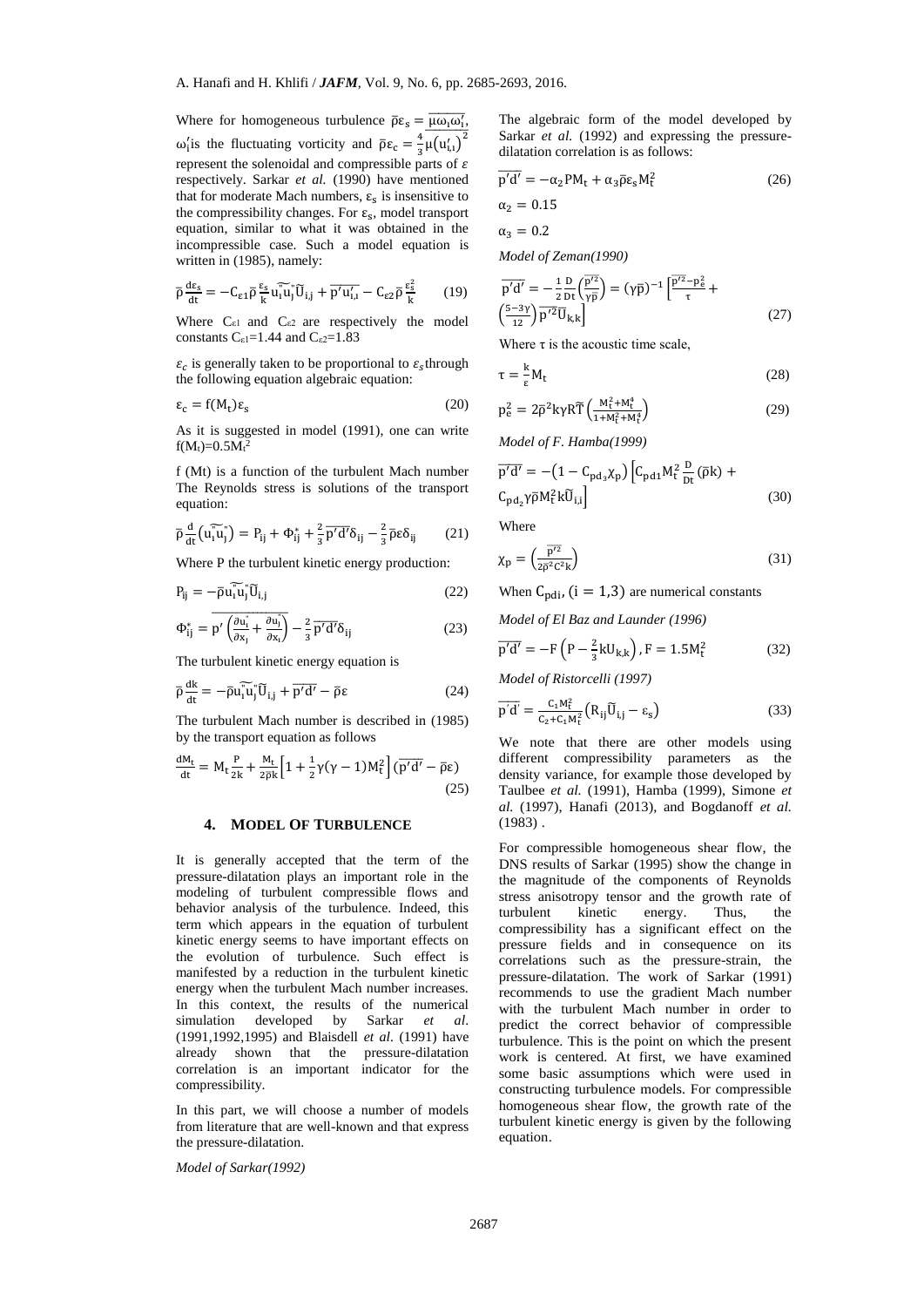$$
\Delta = \frac{1}{SK} \frac{dK}{dt} = \frac{P - \epsilon + \overline{p'd'}}{SK} = -2b_{12} - \frac{\epsilon_s}{Sk} + \frac{\frac{\overline{p'd'}}{\overline{p}} - \epsilon_c}{Sk} = \frac{\beta}{\beta} \left(1 + \frac{\overline{p'}}{\frac{\overline{q}K}{\overline{q}k}}\right)
$$

Vreman *et al.* (1996) performed DNS results for compressible mixing layers. From which, they deducted that the diagonal rapid part of the pressure-strain correlation are approximately proportional to the growth rate. Pantano and Sarkar (2003) used DNS results to study the compressibility effects in the high-speed turbulent shear layer. They showed that the components of the pressure-strain correlation and the pressure variance normalized by its incompressible counterparts decrease similarly.

$$
\frac{\Phi_{ij}}{\left(\Phi_{ij}\right)^{I}} \sim \frac{\sqrt{\overline{p'^{2}}}}{\sqrt{\overline{p'^{2}}^{I}}}
$$
\n(35)

The hypothesis about an approximate  $\overline{\phantom{0}}$ 

proportionality between 
$$
\frac{\Phi_{ij}}{(\Phi_{ij})^1}
$$
,  $\frac{\sqrt{p'^2}}{\bar{p}K} \left(\frac{\sqrt{p'^2}}{\bar{p}K}\right)$  and

 $^{\wedge}$ / $_{\wedge}$ I can be supported as in H.Marzougui and al.(2005) and we can write.

$$
\frac{\frac{\Phi_{ij}}{sk}}{\left(\frac{\Phi_{ij}}{sk}\right)^{T}} \sim \frac{\hat{\lambda}}{\lambda 1} \sim \frac{\frac{\sqrt{p^{\gamma 2}}}{\bar{\rho}K}}{\left(\frac{\sqrt{p^{\gamma 2}}}{\bar{\rho}K}\right)^{T}}
$$
(36)

Now, we consider the equation

$$
\frac{\frac{\Phi_{ij}}{sk}}{\left(\frac{\Phi_{ij}}{sk}\right)^{1}} = \frac{\hat{\lambda}}{\hat{\lambda}1}
$$
\n(37)

It comes

$$
\frac{\Phi_{ij}}{\left(\Phi_{ij}\right)^{I}} = \frac{\frac{dK}{dt}}{\frac{dK^{I}}{dt}}
$$
\n(38)

The turbulent kinetic energy  $K$  and  $K<sup>I</sup>$  satisfied the transport equations

$$
\frac{dK}{dt} = P - \varepsilon_s - \varepsilon_c + \overline{p'd'} \tag{39}
$$

$$
\frac{dK^I}{dt} = P^I - \varepsilon_s \tag{40}
$$

From the two last equations, the time derivative ratio in RHS of Eq. (38) can be written as

$$
\frac{\frac{dK}{dt}}{\frac{dK}{dt}} = \left[\frac{\frac{P}{\epsilon_{s}}-1}{\frac{P^{1}}{\epsilon_{s}}-1}\right]\left(1 - \frac{\frac{\epsilon_{c}}{\epsilon_{s}}}{\frac{P}{\epsilon_{s}}-1}\right)\left(1 + \frac{\overline{p'd'}}{P-\epsilon}\right) \tag{41}
$$

The DNS results of Sarkar(1995) show that the relative dissipation  $\varepsilon_s$ /Pis less affected by compressibility and it shows a similar equilibrium value as its incompressible counterpart  $\varepsilon_{s}/P^{I}$ . Thus, the term between the square brackets in (41) can be approximated by 1 and we can obtain

$$
\frac{\frac{dK}{dt}}{\frac{dK}{dt}} = \left(1 - \beta \frac{\varepsilon_c}{\varepsilon_s}\right) \left(1 + \frac{\overline{p'd}}{p - \varepsilon}\right) \tag{42}
$$

$$
\beta = \left(\frac{1}{\frac{P}{\epsilon_s} - 1}\right) \tag{43}
$$

Where,  $\beta$  is a numerical constant can be determined by the equilibrium value of  $\varepsilon_{\rm s}P^{\rm I}$  . From eqs.(38,42), we have

$$
\overline{p'd'} = \left[\frac{\Phi_{ij} - 1 + \beta \frac{\epsilon_c}{\epsilon_s}}{1 - \beta \frac{\epsilon_c}{\epsilon_s}}\right] (P - \epsilon)
$$
(44)

Pantano and Sarkar (1991) use two scales to express  $\Phi_{ij}/\Phi_{ij}^{\text{I}}$  by a function of the turbulent Mach number and gradient Mach number.

$$
\frac{\Phi_{ij}}{\Phi_{ij}^L} = 1 - f(M_t, M_g)
$$
\n(45)

Where  $f(M_t, M_g)$  is a function model of turbulent Mach number and gradient Mach number.

$$
f(M_t, M_g) = M_t^2 \left( \frac{b - e^{[-(\alpha M_g - \beta)^2]}}{1 + b M_t^2} \right)
$$
 (46)

$$
\overline{p'd'} = -f(M_t, M_g)P + \alpha M_t^2 \varepsilon_s \tag{47}
$$

α=0.9, β=0, b= 4.2

The present work deals with the problem of modeling of the pressure-dilatation, for this reason we choose a number of models from literature that are well-known.

#### *Launder Reece and Rodi(1975)*

The models established in compressible turbulent flows are deduced by a simple extension of their incompressible counterparts. This extension concerned only one incompressible model, it is due to Launder, Reece and Rodi (1975), this model is written in the following form:

$$
\Phi_{ij}^* = -C_1 \bar{\rho} \varepsilon_s b_{ij} + C_2 \bar{\rho} k \left( \tilde{S}_{ij} - \frac{1}{3} \tilde{S}_{kk} \delta_{ij} \right) +
$$
  
\n
$$
C_3 \bar{\rho} k \left( b_{ip} \tilde{S}_{jp} + b_{jp} \tilde{S}_{ip} - \frac{2}{3} b_{pq} \tilde{S}_{pq} \delta_{ij} \right) +
$$
  
\n
$$
C_4 \bar{\rho} k \left( b_{ip} \tilde{\Omega}_{jp} + b_{jp} \tilde{\Omega}_{ip} \right)
$$
\n(48)

Where  $C_1$ ,  $C_2$ ,  $C_3$  and  $C_4$  are constants that take on the values of: C<sub>1</sub>=3, C<sub>2</sub> = 0.8 et C<sub>3</sub>=1.75 et C<sub>4</sub>=1.31

$$
\tilde{S}_{ij} = \frac{1}{2} (\tilde{u}_{i,j} + \tilde{u}_{j,i})
$$
\n(49)

$$
\widetilde{\Omega}_{ij} = \frac{1}{2} (\widetilde{u}_{i,j} - \widetilde{u}_{j,i})
$$
\n(50)

$$
b_{ij} = \frac{1}{2k} \widetilde{u_i u_j} - \frac{1}{3} \delta_{ij}
$$
 (51)

#### *Model of Adumitroaie et al. (1999)*

Adumitroaie *et al*. (1999) assumed that incompressible modeling approach of the pressurestrain correlation can be used to develop turbulent models taking into account compressibility effects. Considering a none zero divergence for the velocity fluctuation called the compressibility continuity constraint and using different models for the pressure dilatation which is proportional to the trace of the pressure strain, their model for the linear part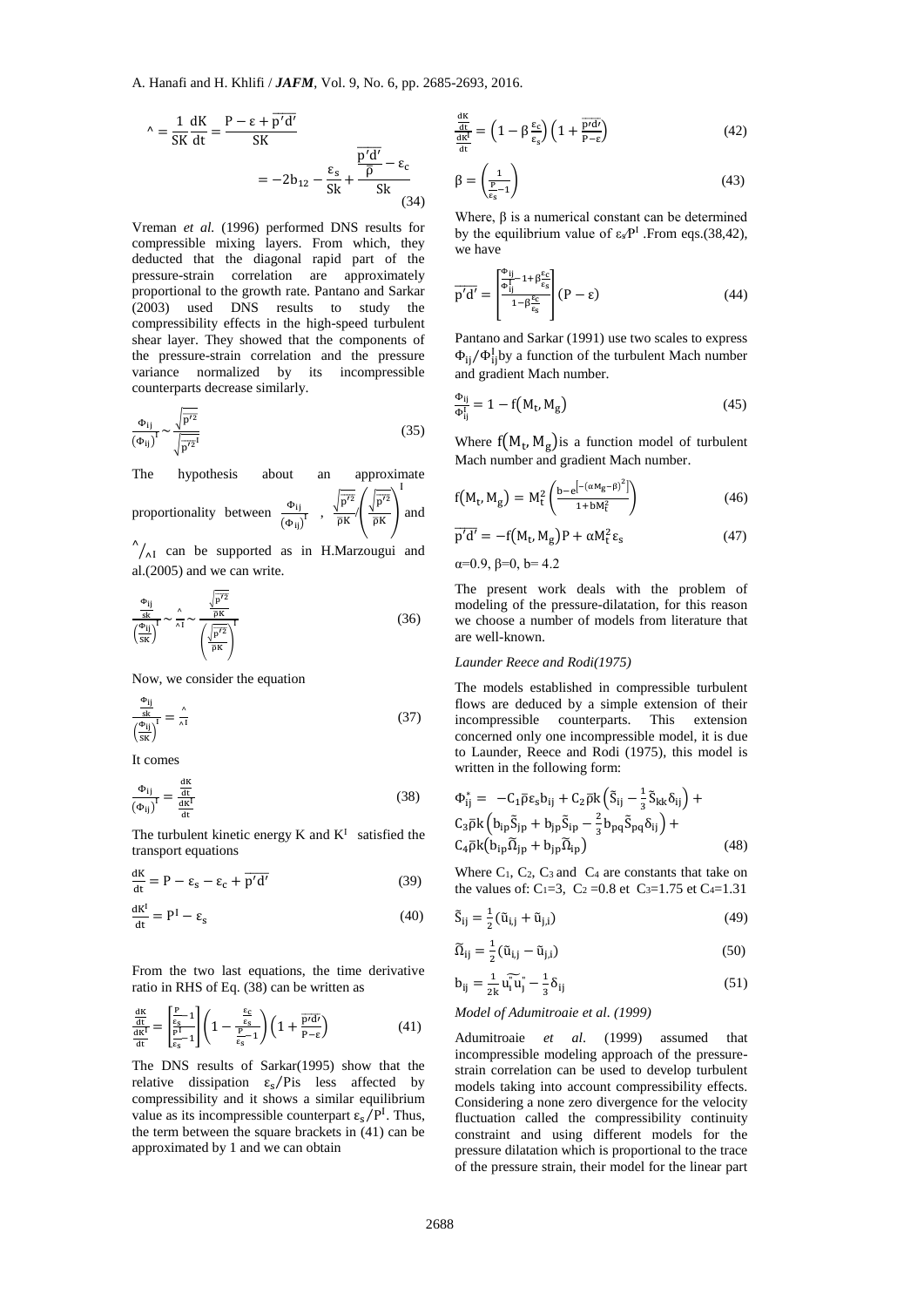of this term is written as:

$$
\Phi_{ij}^{*} = -C_{1}\bar{\rho}\epsilon_{s}b_{ij} + \bar{\rho}k\left(\frac{4}{5} + \frac{2}{5}d_{1}\right)\left(\tilde{S}_{ij} - \frac{1}{3}\tilde{S}_{ll}\delta_{ij}\right) + 2\bar{\rho}k(1 - C_{3} + 2d_{2})\left[b_{ik}\tilde{S}_{jk} + b_{jk}\tilde{S}_{ik} - \frac{2}{3}b_{ml}\tilde{S}_{ml}\delta_{ij}\right] - (1 - C_{4} - 2d_{2})\bar{\rho}k\left(b_{ik}\tilde{\Omega}_{jk} + b_{jk}\tilde{\Omega}_{ik} - \frac{4}{3}d_{2}\tilde{S}_{kk}b_{ij}\right)
$$
\n(52)

Where:  $C_3 = C_3^{\text{I}} + 0.3 M_{\text{t}}$ ;

 $C_4 = C_4^I - 0.3 M_t$ 

*Present Model*

$$
\overline{p'd'} = -f(M_t, M_g)P + \alpha M_t^2 \varepsilon_s \tag{53}
$$

Where ; 
$$
C_3 = C_3^I + M_t^2 \left( \frac{b - e^{[-(\alpha M_g - \beta)^2]}}{1 + b M_t^2} \right)
$$
  
 $C_4 = C_4^I - M_t^2 \left( \frac{b - e^{[-(\alpha M_g - \beta)^2]}}{1 + b M_t^2} \right)$ 

In Eqs. (52) and (53), the coefficients  $C_3^I$  and  $C_4^I$  are those of the incompressible LRR model

 $C_3^I = 1.75$  $C_4^I = 1.31$ 

## **5. RESULTS AND DISCUSSION**

The transport Eqs. (19), (21), (24) and (25) on which the second order closure for compressible homogeneous shear flow is based, are solved using the fourth-order accurate Runge-Kutta numerical scheme.

The ability of the proposed model to predict the anisotropy of compressible homogeneous turbulent shear flow will be now considered. The model predictions will be compared with DNS results conducted by Sarkar (1995) for cases  $A_1$  and  $A_4$ . These cases correspond to different initial conditions for which the initial values of the gradient Mach number Mg change by changing the initial values of Sk/ε and taking Mt constant as it is listed in Table1.

Figures  $(1, 2)$ ,  $(3, 4)$  and  $(5, 6)$  show the nondimensional time (St) variation of the Reynolds stress anisotropies b<sub>11</sub>, b<sub>22</sub>, and b<sub>12</sub>. From these figures, it is clear that at low-Mg values, Figs. (1, 3 and 5), the Adumitroaie *et al.* (1999) model is in agreement with DNS data but at high-Mg values Figs. (2, 4, 6), the proposed model appears to be able to predict correctly the significant decrease in the normalized turbulent production term −2*b*<sup>12</sup> and the increase in the streamwise term  $b_{11}$ , as well as the transverse b<sup>22</sup> Reynolds stresses anisotropies with increasing the gradient Mach number. Results obtained with Adumitroiae *et al*.'s model (1999) disagree with DNS data, especially at high-Mg values in case A4, this model is still unable to predict the changes in the magnitude of the Reynolds stress anisotropy when the compressibility is higher.

**Table 1 Initial condition for the DNS results of Sakar (1995) in compressible homogeneous shear flow**

| 11V 11         |     |      |                  |  |  |
|----------------|-----|------|------------------|--|--|
| Case           | Mt  | Mg   | $Sk/\varepsilon$ |  |  |
| A <sub>1</sub> | 0.4 | 0.22 | 1.6              |  |  |
| A <sub>2</sub> | 0.4 | 0.44 | 3.6              |  |  |
| $A_3$          | 0.4 | 0.66 | 5.4              |  |  |
| A4             | 0.4 | 1.32 | 10.8             |  |  |



**Fig. 1. Time evolution of the Reynolds-stress anisotropy b11 in case A1.**



**Fig. 2. Time evolution of the Reynolds-stress anisotropy b11 in case A4.**



**Fig. 3. Time evolution of the Reynolds-stress b<sup>22</sup> in case A1.**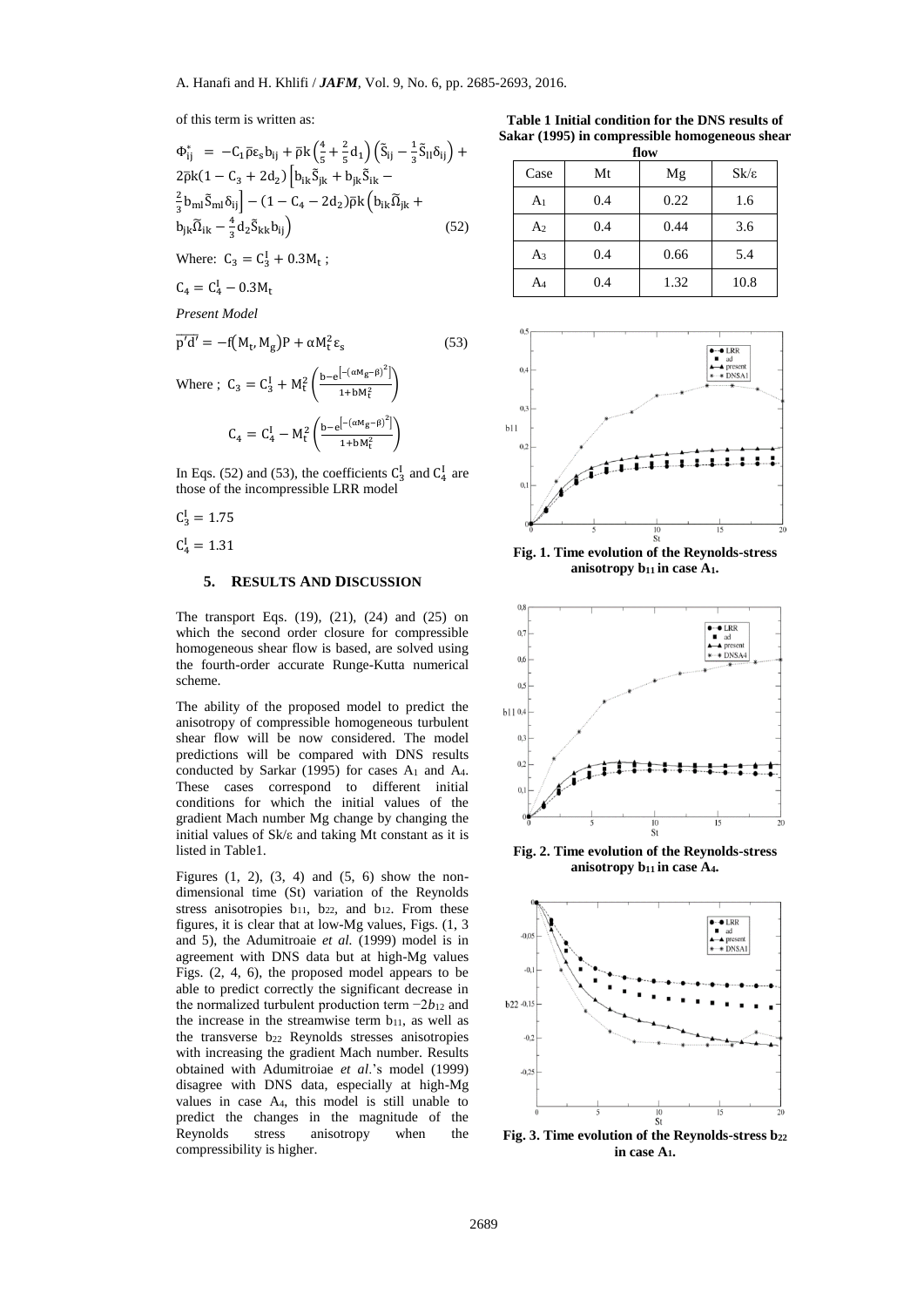

**Fig. 4. Time evolution of the Reynolds-stress b<sup>22</sup> in case A4.**



**Fig. 5. Time evolution of the Reynolds-stress anisotropy -2b12 in case A1.**



**Fig. 6. Time evolution of the Reynolds-stress anisotropy -2b12 in case A4.**



**Fig. 7. Time evolution of the pressure-strain correlation Φ<sup>11</sup> in case A1.**

From all the figures, the incompressible Launder, Reece and Rodi model (1975) is unable to predict the dramatic changes in the magnitude of the Reynolds stress anisotropy that arise from compressibility, while the present Model provides an acceptable performance in reproducing the DNS results in cases A4. This model explains the importance of the evolving of M<sup>g</sup> with the commonly used the parameter  $M_t$  in modeling the high compressible turbulent flow.



**Fig. 8. Time evolution of the pressure-strain correlation Φ<sup>11</sup> in case A4.**



**Fig. 9. Time evolution of the pressure-strain correlation Φ<sup>12</sup> in case A1.**



**Fig. 10. Time evolution of the pressure-strain correlation Φ<sup>12</sup> in case A4.**

Figs. ((7, 8); (9, 10) and (11, 12)) present the behavior of the pressure-strain correlation. As can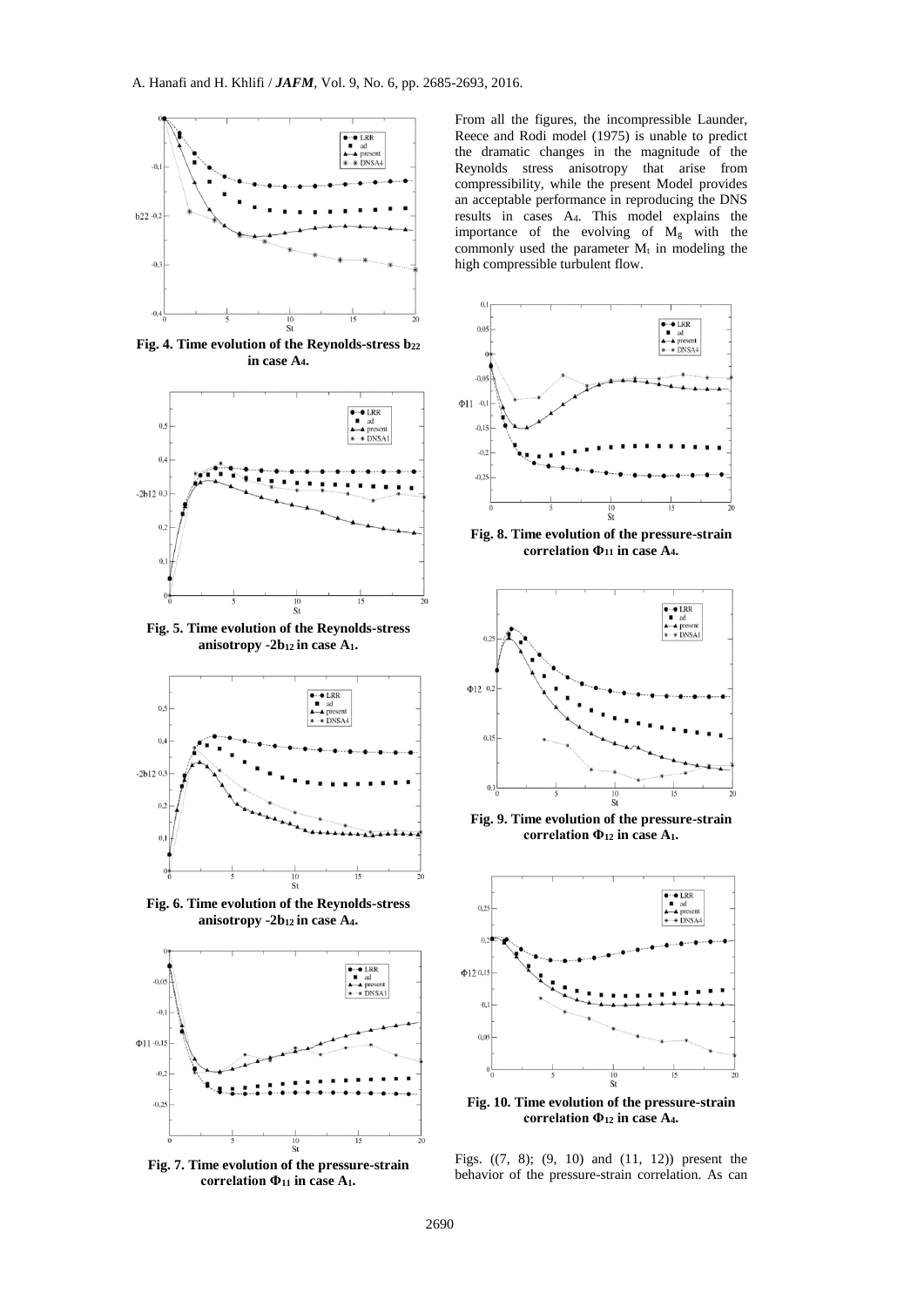be seen in these figures, the present model yields acceptable results that are in good qualitative agreement with the DNS data, especially at high gradient Mach number (case A4) .

Figs. (13, 14) present the behavior of the normalized dissipation εs/Sk, (εs/Sk=-2b<sup>12</sup> εsP) for cases  $A_1$  and  $A_4$ . It can be seen that there is a decrease in  $\varepsilon_s/Sk$  when  $M_g$  increases, since the compressibility effects cause the significant reduction in the Reynolds turbulent shear stress  $b_{12}$ from numerical simulation cases A<sup>1</sup> and A<sup>4</sup> of the previous DNS results. It is clear that the proposed model is in accordance with the DNS results.



**Fig. 11. Time evolution of the pressure-strain correlation Φ<sup>22</sup> in case A1.**



**Fig. 12. Time evolution of the pressure-strain correlation Φ<sup>22</sup> in case A4.**



**Fig. 13. Time evolution of the turbulent dissipation rate: εs/Sk in cases A1.**



**Fig. 14. Time evolution of the turbulent dissipation rate: εs/Sk in cases A4.**



**Fig. 15. Time evolution of the pressure-dilatation correlation pd** =  $\frac{\overline{(-p'd'/\overline{p}+\epsilon_c)}}{Sk}$  in case A<sub>1</sub>.



**Fig. 16. Time evolution of the pressure-dilatation**  correlation  $\mathbf{p}\mathbf{d} = \frac{(-\mathbf{p'}\mathbf{d'}/\overline{\mathbf{p}} + \varepsilon_c)}{\mathbf{S}\mathbf{k}}$  in case A<sub>4</sub>.

Figs. (15, 16) present the behavior of the dilatational terms in cases A<sup>1</sup> and A4.It will be shown that these terms are much smaller to explain the compressibility effect on the turbulence. Using Eq. (34. One can notice that the compressibility effect of decreased growth rate of turbulent kinetic energy is due to a decrease of the normalized production term. It will be shown from cases A1, A2, A<sup>3</sup> and A4that the asymptotic values of turbulent parameters are highly dependent on the initial conditions when Mg is changed. This shows that the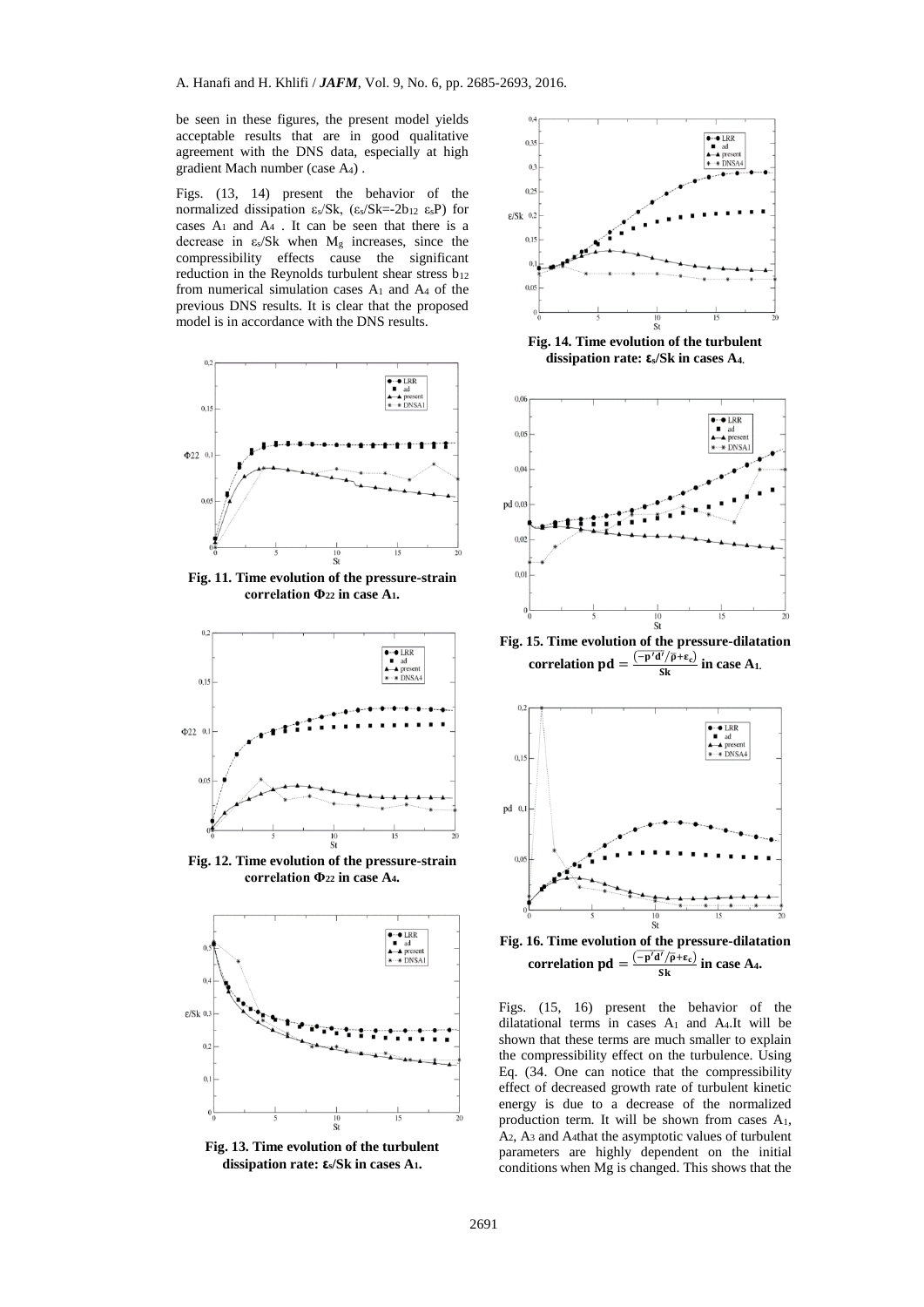gradient Mach number is an important parameter that describes the level of stabilizing effect of compressibility.

Our model is actually designed to study cases of high- compressibility and to the limit moderate compressibility. Whereas, the case A1 correspond to a low-compressibility, it is clear that even the incompressible models can describe the evolution of the pressure-dilatation term such as is shown in Fig. 15.

Generally the modeling of the pressure-strain correlation is calibrated for a large time relatively to equilibrium conditions, therefore, all the models cannot predict accurately these terms for enough small time.

#### **6. CONCLUSION**

In this study, the compressible models are used to describe the evolution of the turbulence and the performances of these models which are compared to the results of numerical simulation of Sarkar (1995). The standard model for the pressure-strain correlation of L. R. R. yields poor predictions for compressible homogeneous shear flow. It is clear that this model is unable to predict the effect of compressibility, while the predictions of the compressible models using the turbulent Mach number yield encouraging result. The present model is an extension of the LRR model involving the gradient Mach number Mg with the commonly used Mt appears to be able to predict accurately the structural compressibility effects. Therefore, the gradient Mach number Mg is concluded to be an important parameter in addition to Mt in the modeling of the pressure-<br>strain correlation for high compressible strain correlation for high compressible homogeneous turbulence.

#### **ACKNOWLEDGMENTS**

This work was performed in the laboratory of fluid mechanics at the Faculty of Sciences of Tunis, Tunisia.

#### **REFERENCES**

- Adumitroiae, V., J. R. Ristorcelli and D. B. Taulbee (1999). Progress in Favre Reynolds stress closures for compressible flows. *Phys. Fluids A* 9, 2696-2719.
- Bagdanoff, D. W. (1983). Compressibility effect in turbulent shear layers. *AIAA J 21, 926-927.*
- Blaisdell, G. A., N. M. Manseur and W. C. Reynolds (1991). Numerical simulations of compressible homogeneous turbulence. *Report TF-SO,* Standford University, Standford, California.
- Bradshaw, P. (1977). Compressibility effects on turbulence. *Ann. Rev. Fluid Mech. 9, 33-54.*
- El Baz, A. M. and B. E. Launder (1993). Second moment modeling of compressible mixing

layers. In W. Rodi and F. Martelli (Eds), *Engineering Turbulence Modeling and Experiments* 2, 63-72.

- Gomez, C. A. and S. S. Girimaji (2013). Toward second-moment closure modelling of compressible shear flows. *[Journal of F.](http://journals.cambridge.org/action/displayJournal?jid=FLM)  [Mechanics](http://journals.cambridge.org/action/displayJournal?jid=FLM) [733,](http://journals.cambridge.org/action/displayIssue?jid=FLM&volumeId=733&seriesId=0&issueId=-1) 325-369*
- Hamba, F. (1999). Effects of pressure fluctuations on turbulence growth compressible homogeneous shear flow. *Phys. Fluids* A11, 1623-1625.
- Hanafi, A., H. Khlifi and T. Lili (2013). The effect of compressibility on turbulent shear flow: direct numerical simulation study. *Journal of Fluid Engineering ASME 135, 101201-5.*
- Hechmi, K. and L. Taieb (2011). An extension of the SSG model on compressible turbulent flow. *Journal of Applied Fluid Mechanics 4, 101-111.*
- Huang, S. and S. Fu (2008). Modeling of pressurestrain correlation in compressible turbulent flow. *Acta Mech. Sin 24, 37–43.*
- Launder, B. E., G. J. Reece and W. Rodi (1975). Progress in the development of a Reynolds stress turbulence closure*. J. Fluid Mech*. 68, 537-566.
- Marzougui, H., H. Khlifi and T. Lili (2005). Extension of the Launder, Reece and Rodi on compressible homogeneous shear flow*. The European Physical Journal B 45, 147–154.*
- Pantano, C. and S. Sarkar (2003). A study of compressibility effects in the high-speed turbulent shear layer using direct simulation. *J. Fluid Mech.* 451, 329-371.
- Ristorcelli, J. R. (1977). A pseudo-sound constitutive relationship for the dilatational covariance in compressible turbulence. *Journal of Fluid Mech*. 347, 37-70.
- Sarkar, S. (1992). The pressure dilatation correlation in compressible flows. *Physics of Fluids A* (4), 26742682.
- Sarkar, S. (1995). The stabilizing effects of compressibility in turbulent shear flows. *Journal of Fluid Mech.* 282, 163-186.
- Sarkar, S. and B. Lakshmanan (1991) .Application of a Reynolds stress turbulence model to the compressible shear layer. *AIAA J. 29, 743- 749.*
- Sarkar, S., G. Erlebacher and M. Y. Hussaini (1991). Direct simulation of compressible turbulence in a shear flow. *Journal of Theoretical and Computational Fluid Dynamics 2, 291-305.*
- Sarkar, S., G. Erlebacher, M. Y. Hussaini and H. O. Kreiss (1991). The analysis and modeling of dilatational terms in compressible turbulence. *J. Fluid Mech*. 227, 473-493.
- Simone, A., G. N. Coleman and C. Cambon